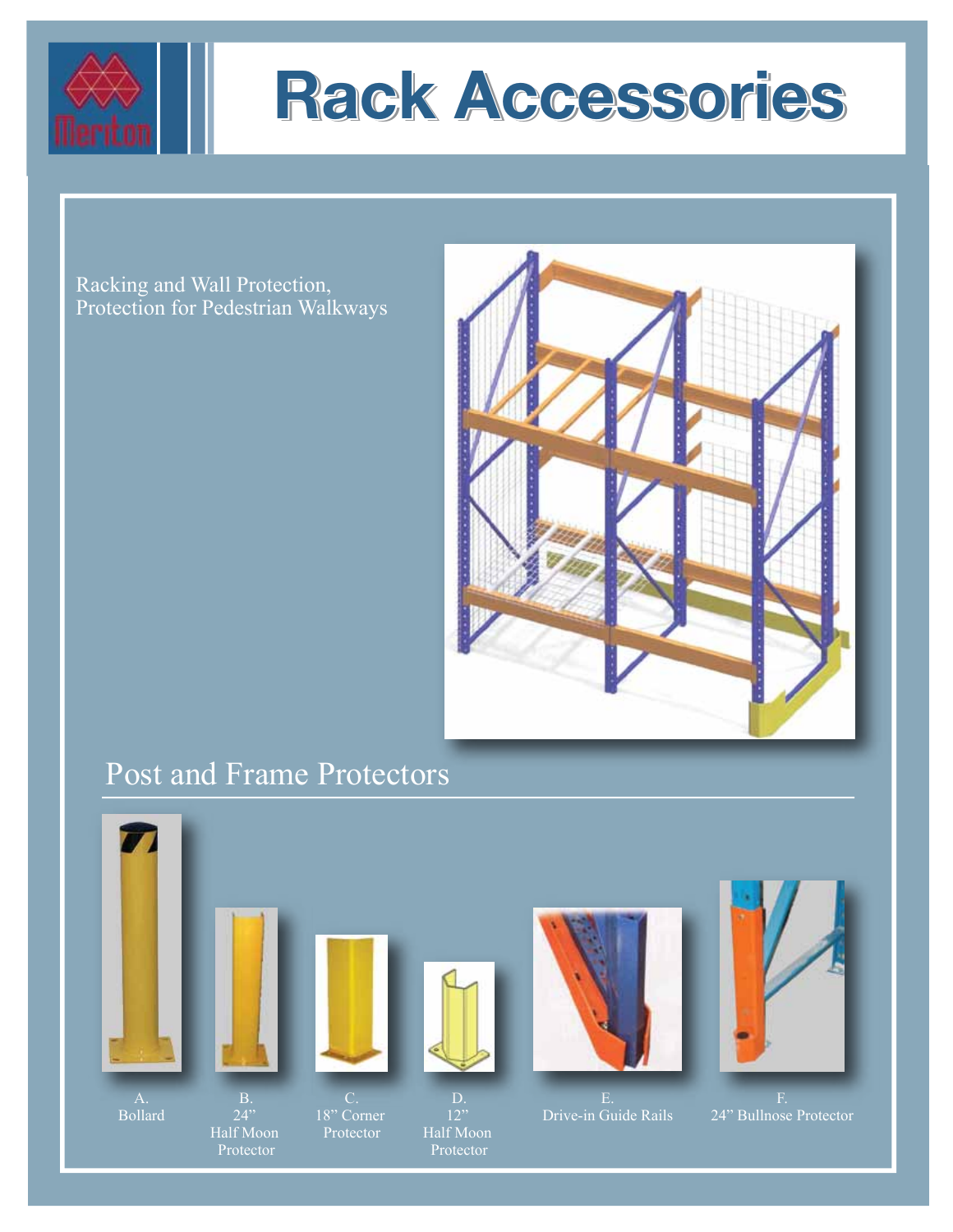

# **Rack Accessories Rack Accessories Rack Accessories**

#### Back Panel Protection for Pedestrian Walkways



Rack back panels are to help prevent merchandise from falling from pallet racking. It is mandatory to have on the back of pallet racking installed along pedestrian walkway. CSST requires that protection from falling objects be afforded to persons walking on a pedestrian walkway. Back panels are constructed of strong wire mesh, welded to painted steel angle, and are attached to the pallet racking using offset brackets that vary from 6" to 12". Contact the sales office with the details of the racks for which you need back panels and we will calculate the number and sizes of panels required. Back panels are normally only installed from the first beam level up, and not from the floor.

Clip-in Type Safety Bar





One Piece Universal Safety Bar

Available to fit frame sizes 24", 30", 32", 36", 40", 42", 44", 48" and 60". Medium-duty bars (14 gauge) have a capacity of 1,000 lbs each, while the heavy-duty ones (12 gauge) have a capacity of 2,000 lbs each.

OPSB-MD – Medium duty safety bar, one piece OPSB-HD – Heavy duty safety bar, one piece